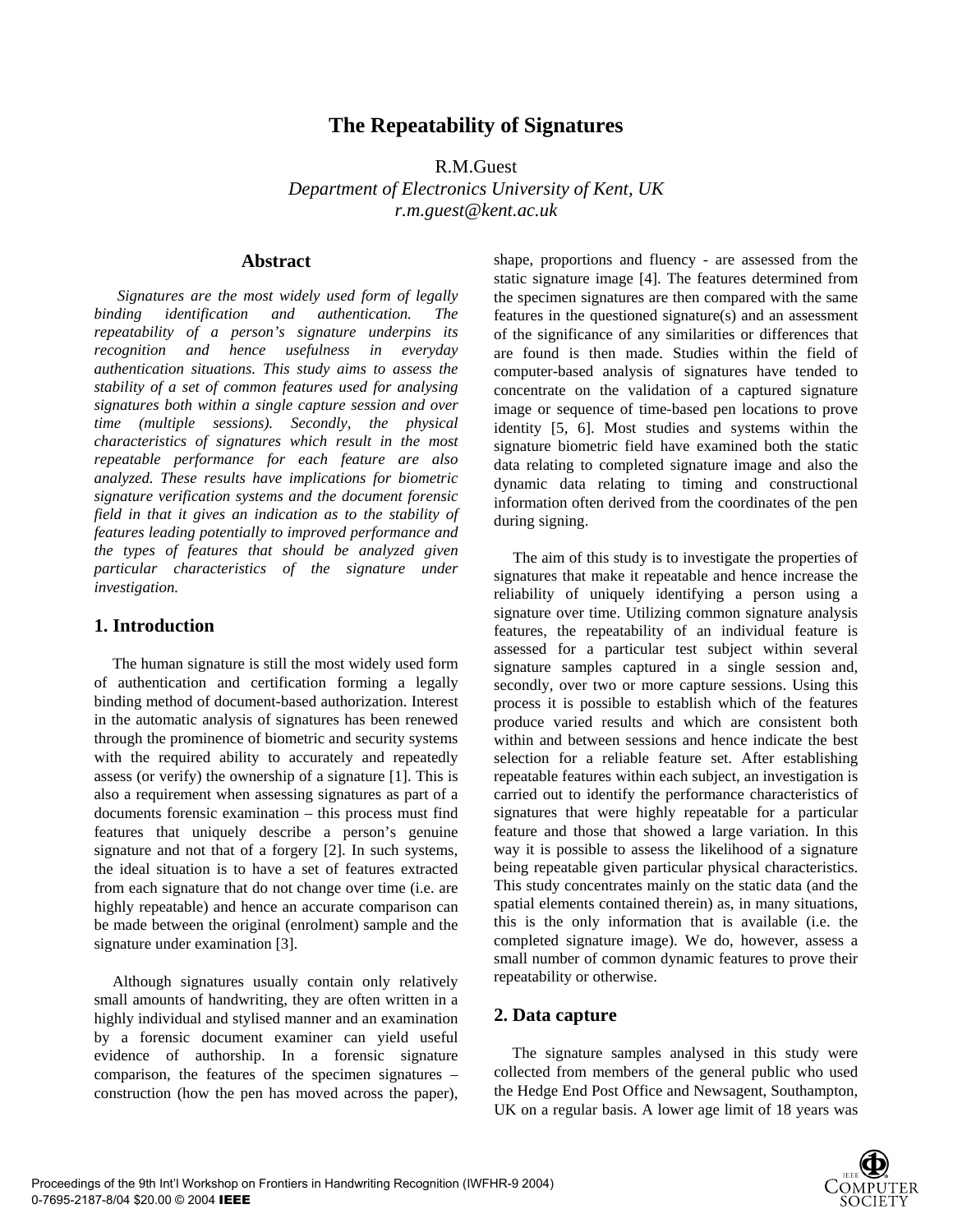adopted, but otherwise no restrictions were imposed. 286 subjects (99 Male, 187 Female) were included in the study donating a total of 6566 signatures. Subjects were asked to donate several signatures at their first visit and invited to donate further signatures during subsequent visits to the Post Office. Only subjects donating 10 or more signature samples over two or more visits (or *sessions*) were included in the investigation. A different session was defined as being more than 10 minutes after the previous signature was donated. Most sessions were over a week apart. Data was captured using a conventional graphics tablet (304.8 x 304.8 mm) at a resolution of 500 lines per inch (19.56 lines per mm). The sample rate was 100 Hz, although this was software interpolated to 300 Hz using spline interpolation techniques. Storing the sample data as a series of timestamped coordinates enables the constructional aspects of signature production to be assessed alongside conventional 'completed signature' image.

# **3. Features**

A series of features were automatically extracted from the signature data. These features were categorised as either *static* (pertaining to the outcome of the signature, i.e. data directly measured from the completed signature image) or *dynamic* (timing aspects of signature construction). The majority (18) of the features were static enabling an analysis of measurements conventionally made by human examination. In addition to these, 4 dynamic features were extracted to enable an investigation as to signature repeatability is replicated in construction as well as outcome. The features are detailed below:

- **Pixel Centroid X and Y** (Static) two separate features containing the mean *x* and *y* plane position of all signature pixels (pixels forming the signature ink).
- **Number of Pixels Within Loop** (Static) the number of pixels within a fully enclosed loop as part of the signature.
- **Loop Pixel Centroid X and Y** (Static) two features containing the mean *x* and *y* plane position of all loop pixels.
- **Pen Travel Distance** (Static) total distance in mm traveled by the pen in forming the signature. Calculated by summing the Euclidean distance between pairs of sample points.
- **Signature Height/Width** (Static) two features containing the height and width of signature in pixels.
- **Width/Height Ratio** (Static) ratio of signature height to width.
- **Vertical Centre Crossings** (Static) the number of times the pen crosses the y plane pixel centroid.
- **Invariant Moments** (Static) 8 separate shape descriptors.
- **Average Pen Velocity X and Y** (Dynamic) pen travel velocity (in mm  $s^{-1}$ ) in the x and y plane. Third order, four coefficient polynomial modeling was used to obtain a derivative of displacement at each coordinate point
- **Signature Execution Time** (Dynamic) the execution time (in seconds) to draw the signature.
- Pen Lifts (Dynamic) the number of times the pen was removed from the tablet during the execution time not including the final pen lift at the end of the signature.

While many of the features are self-explanatory, some of the more complex features are described in detail below:

## **3.1. Pixel Centroid (X and Y)**

The pixel centroid feature sums the signature pixel positions in an individual plane and calculates the mean value of these positions, thereby locating the 'centre point' of the signature. Separate centroids are calculated for the X and Y planes:

 $\sum_{n=1}^{\infty}$  Pixel coordinate in particular plane at  $(p)$ *n* Pixel Centroid  $=$   $\frac{\sum_{p=1}^{n} x^p}{\sum_{p=1}^{n} x^p}$ 

where  $n =$  number of signature pixels

### **3.2. Number of Pixels Within Loop**

This feature calculates the number of pixels within a signature image that are fully enclosed within an image loop boundary. Fully enclosed pixels are defined as background pixels that cannot be reached by filling in the background from the edge of the image. In the example below, Figure 1a shows the original image, the filled areas in Figure 1b are the fully enclosed pixels and Figure 1c are those pixels with the original image removed. The feature counts the number of filled pixels within this final image.

## **3.3. Loop Pixel Centroid (X and Y)**

Using the centroid calculation described in Section 3.1, these features calculate the centroid of those pixels located within a loop, giving an indication of where loops are located within a signature image.

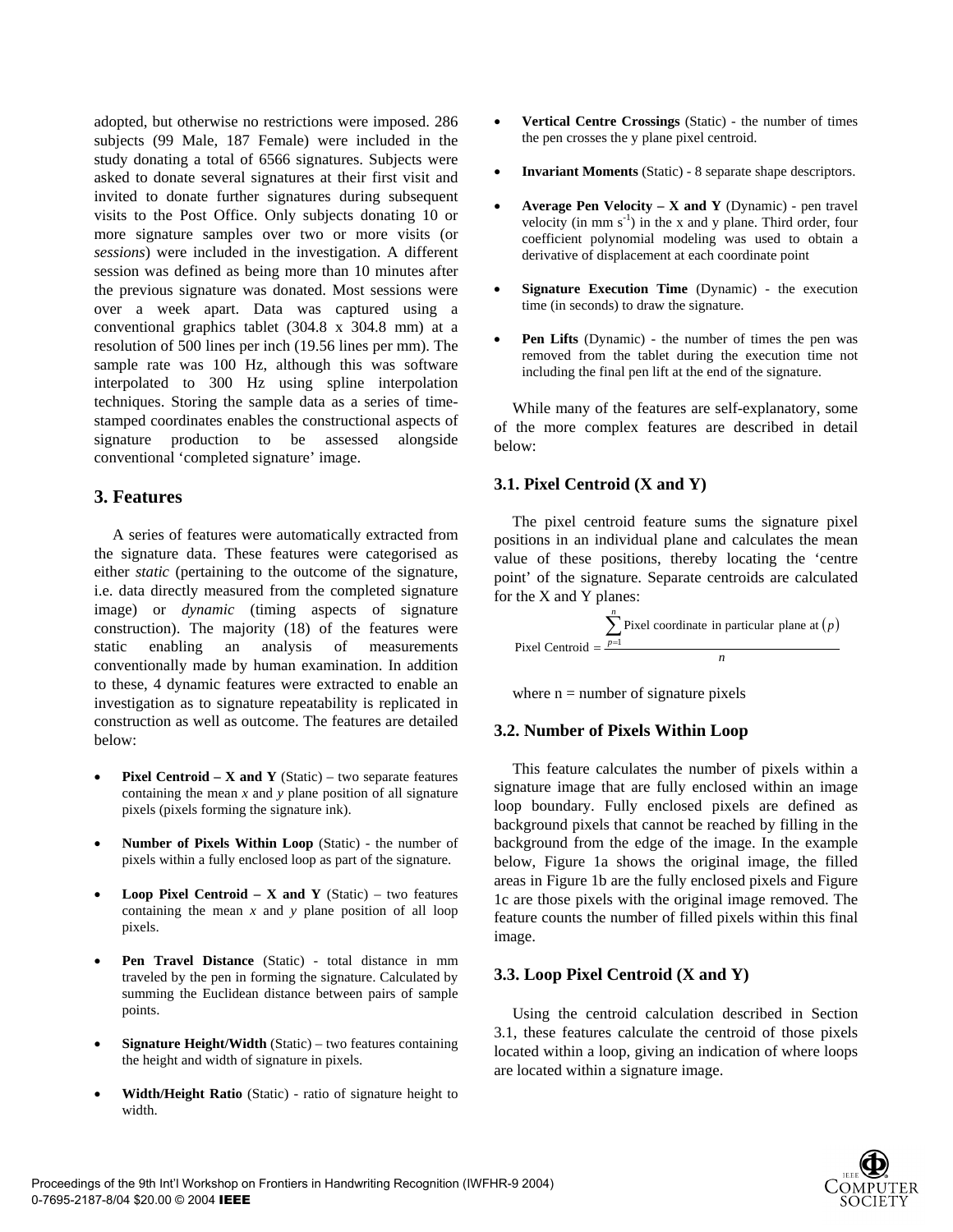

**Figure 1: Signature Loop Pixels** 

### **3.4. Vertical Midpoint Pen Crossings**

This feature calculates the number of times the pen passes through the calculated mean vertical centre of the signature. Two passes are made through the data: Firstly the mean vertical coordinate of all the sample points within the individual signature file is calculated. A second pass through the stream of coordinates is then made counting the number of occurrences of the pen passing through this midpoint. Figure 2 shows an original signature and the calculated vertical midpoint.



 **Figure 2: Original Signature and Vertical Midpoint Crossing** 

### **3.5. Invariant Moments**

Invariant moments can be used to provide information about the shape of an image [7]. Moments in binary images can be calculated according to the following formula:

$$
M_{pq} = \sum_{x=1}^{R} \sum_{y=1}^{S} x^{p} y^{q} f_{xy}
$$

where:

 $R =$  horizontal size of the image *S* = vertical size of the image *p* and *q* = moment orders

 $f_{xy}$  = binary values of the pixel at coordinate x, y (1 = background,  $0 =$  signature image).

Table 1 shows the physical interpretation of the 8 moment coefficient combinations that have been extracted from the signature images. Dividing the result of the moment calculation by the value of the zero order moment  $(M_{00})$  ensures that the moment result is invariant to the size of the image.

| <b>Central</b> | <b>Physical Interpretation</b>          |  |
|----------------|-----------------------------------------|--|
| <b>Moment</b>  |                                         |  |
| $M_{00}$       | Number of points comprising image -     |  |
|                | image "mass"                            |  |
| $M_{10}$       | Sum of horizontal coordinate values     |  |
| $\rm M_{01}$   | Sum of vertical coordinate values       |  |
| $M_{11}$       | Diagonality - indication of quadrant    |  |
|                | with respect to centroid where image    |  |
|                | has greatest mass                       |  |
| $M_{12}$       | Horizontal divergence - indication of   |  |
|                | the relative extent of the left of the  |  |
|                | image compared to the right.            |  |
| $M_{21}$       | Vertical divergence - indication of the |  |
|                | relative extent of the bottom of the    |  |
|                | image compared to the top.              |  |
| $M_{30}$       | Horizontal imbalance - location of the  |  |
|                | centre of gravity of the image with     |  |
|                | respect to half horizontal extent.      |  |
| $M_{03}$       | Horizontal imbalance - location of the  |  |
|                | centre of gravity of the image with     |  |
|                | respect to half vertical extent.        |  |

#### **Table 1: Invariant Moment Descriptions**

### **4. Experiments and Results**

Two experiments were conducted, the first to assess feature repeatability and the second to establish the feature characteristics of signatures leading to repeatability.

#### **4.1 Feature Repeatability**

Each subject's signature responses were processed in turn with features being automatically extracted from each signature sample. After assessing each of the signature samples within a particular session, a separate Session Coefficient of Variation (Session COV) was calculated for each individual feature using the samples collected *within that session*. In this way it was possible to assess the variation of a particular feature for signatures captured consecutively.

A coefficient of variation (COV) expresses the standard deviation of a dataset as a percentage of the mean value. The magnitude of feature results therefore does not prevent a direct comparison in variation. COV is calculated:

$$
COV = \frac{\text{standard deviation}}{|\text{mean}|} \times 100
$$

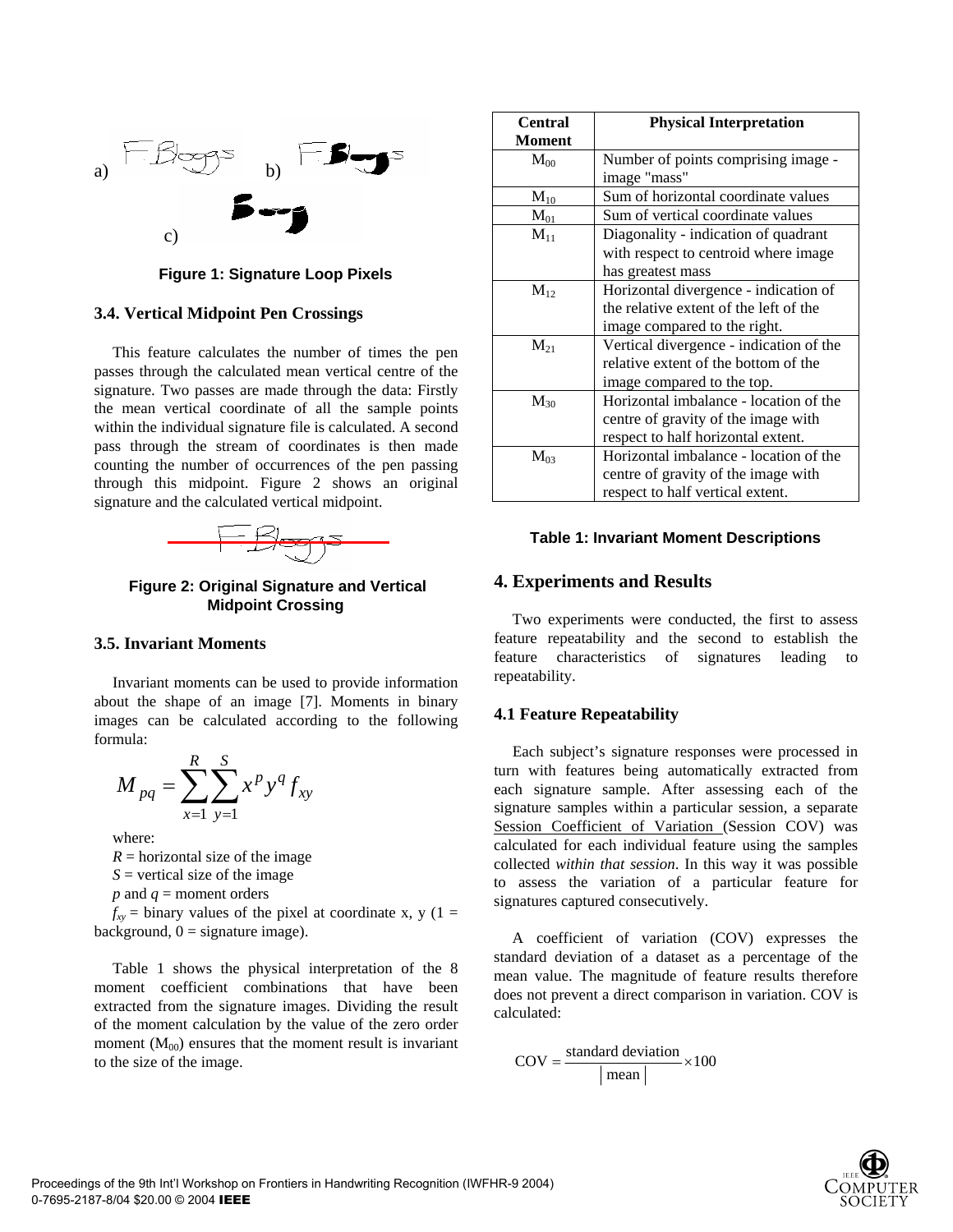A low Session COV indicates that a feature is repeatable (similar performance values are extracted) within a particular session whereas a high Session COV shows that variation occurs between signature samples and a feature is not repeatable. To assess if a feature is consistent over a period of time for a particular subject, a Between-Session COV was calculated by examining the results from an individual feature *across* all of a subject's donation sessions. A low Between-Session COV indicates that a feature was consistently repeatable for a particular subject between all sessions (i.e. not varying over time). Two individual measurements were taken from these feature COV calculations across all subjects in the trial to assess of the repeatability of features:

Mean of all Session COVs for a particular feature: A low mean value for this measurement shows that a feature had high repeatability *within* all sessions for all subjects. The results, including the standard deviations, are shown in Table 2. The features in these tables are arranged in rank order of ease of repeatability. As can be seen, the repeatability of individual features varies considerably. It can also be noted that the most repeatable dynamic features have a similar mean of all session COVs as the most repeatable static features.

Mean of all Between-Session COVs for a particular feature: A low mean value for this measurement indicates that a feature is repeatable for all subjects *across* multiple sessions. These results are also shown in Table 2. As can be noted, the performance ranking of these features is almost identical to the mean of all session COVs. These results have implications for uniqueness and signature verification in that is may be expected that a low mean all Subject Between-Session COVs would indicate a characteristic which does not fluctuate between sessions and hence will provide high detection accuracy over a long period of time for all subjects.

## **4.2 Repeatability Characteristics**

In order to explore the characteristics of signatures that result in high feature repeatability over time, the Between-Session COVs for a particular feature from all subjects were ranked and divided into quartiles. Individual subjects were then assigned to one of four repeatability groups for a particular feature according to the where their Between-Session COV fell within the quartiles. Subjects placed in Group 1 were in the lowest quartile and represented the subjects who had the best repeatability across sessions for the particular feature. Groups 2 and 3 represented the middle two quartiles and Group 4 represented those subjects with the most variation for a particular feature (low repeatability).

Using these repeatability groupings it was now possible to establish any specific characteristics of a feature that causes high or low repeatability. To enable this analysis, a mean subject feature value (MSFV) was calculated for each separate test subject across all their attempts and sessions for a particular feature. The correlation between the MSFV and repeatability group was calculated. A oneway ANOVA was also conducted individually for each feature using the repeatability groups as the factor and the MSFV as the dependant. Significant differences between groups were investigated using post-hoc Bonferroni correction. Significant differences between groups indicate a trend in feature value which has an effect on repeatability.

Table 3 details the ANOVA results. Significance between two groups show that there were clear differences between the mean feature values as a function of repeatability within that feature. For example, for Signature Height there is a significant difference in mean height between those subjects who produce signatures with highly repeatable height (Group 1) and those subjects whose signature height is highly variable (Groups 3 and 4). 'ns' indicates that the differences were not significant. In this analysis no effects were noted due to number of samples donated or number of sessions attended. The features in Table 4 show a significant linear trend between groups 1 (most repeatable) to 4 (least repeatable). Shown for each feature are the MSFV for the two extreme groups and a comment on the implications of the findings.

## **5. Conclusions**

The work documented in this paper has shown that a range of commonly used features for assessing human signatures have a wide range of repeatability both within a single signature capture session and across multiple sessions. Interestingly, the features generally maintain their rank order of repeatability both within and between sessions indicating a general stability in human signature production. The sizing and positional elements (such as height, width and centroid) seem to more repeatable than shape-based descriptors. In terms of repeatability the majority of the dynamic features performed as well as the standard static forms of evaluation indicating the importance of measuring time and velocity in the evaluation of handwriting systems.

The study has also investigated the particular physical characteristics of individual signatures in order to assess factors for repeatability. Certain attributes of signatures have been shown to contribute significantly to the expected levels of repeatability. The results from the characteristics study give an indication as to the

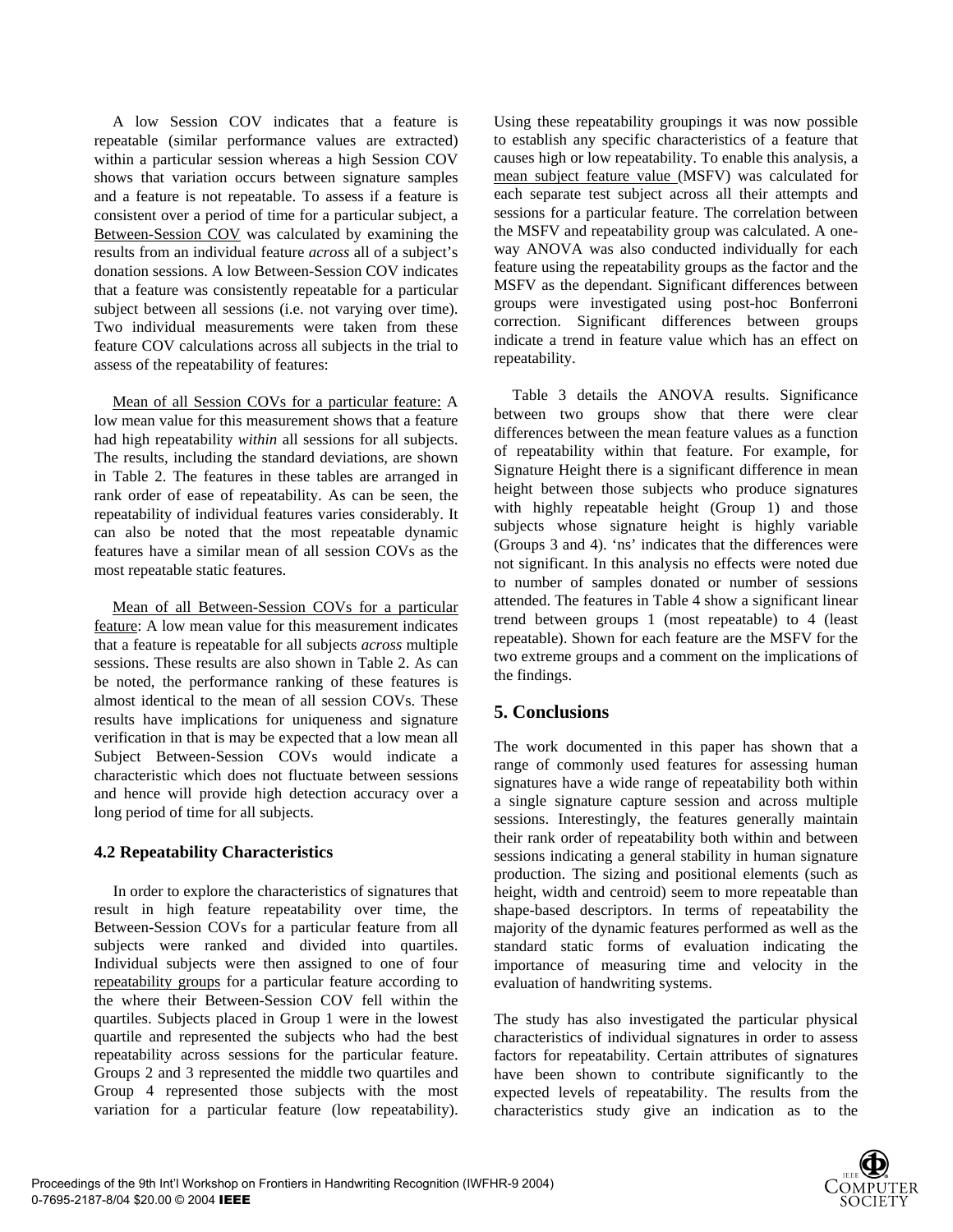likelihood of a signature being repeatable given a set of physical measurements. An optimal system could therefore be designed that chooses a feature set which best suit the characteristics of the signature under investigation. The findings of this study have direct implications for document forensic analysis as it will reveal which measurement and features are repeatable and hence show those which vary significantly within a person's signature. Equally, this information is relevant to biometric signature analysis systems as it demonstrates normal amounts of variation to be expected within a genuine signature. Not allowing for this variation will lead to such a system reporting many verification errors. Within the work presented in this paper we have not assessed the repeatability of signatures with respect to the outcome of a particular signature verification engine, rather we have assessed some generic and typical signature features. Further work leading from this study will establish if the statistical analysis of repeatability presented in this paper translates into enhanced performance within a conventional signature verification system for particular groups of signers.

## **6. Acknowledgement**

The author gratefully acknowledges the contribution of Dr. Catherine Barr of Document Evidence Ltd., Birmingham, UK.

# **7. References**

- [1] Plamondon, R., Srihari S.N.: 'On-line and off-line handwriting recognition: A comprehensive survey', *IEEE Trans. PAMI*, 2000, 22 (1), pp. 63-84, 2000.
- [2] Kam, M., Fielding, G., Conn, R., Writer identification by professional document examiners, *Journal of Forensic Sciences*, 42, 5, pp.778-786, 1997.
- [3] Found, B., Rogers, D., & Herkt, A. Comparison of document examiners' opinions on original and photocopied signatures. *Journal of Forensic Document Examination*, 14, pp. 1-13, 2001.
- [4] Scientific Working Group for Forensic Document Examination, Guidelines for Forensic Document Examination, *Forensic Science Communications*, Vol. 2, Num 2, 2000.
- [5] Plamondon, R., Lorette, G., 'Automatic signature verification and writer identification – the state of the art.', *Pattern Recognition*, 1989, 22, 2, pp. 107-131.
- [6] Jain, A.K., Griess, F.D., Connell S.D., 'On-line signature verification', *Pattern Recognition*, 2002, 35 (12), pp. 2963-2972.
- [7] Hu, M.K.: 'Visual pattern recognition by moment invariants', *IRE Trans. Inform. Theory*, 1962, 8, pp. 179-187.

| <b>Feature</b>                   | <b>MSFV/</b><br>Repeatability<br>Group<br><b>Correlation</b> | Group<br>Significance | Groups 1<br>and 2<br><b>Significance</b> | Groups 1<br>and 3<br><b>Significance</b> | Groups 1<br>and 4<br><b>Significance</b> |
|----------------------------------|--------------------------------------------------------------|-----------------------|------------------------------------------|------------------------------------------|------------------------------------------|
| <b>Static Features</b>           |                                                              |                       |                                          |                                          |                                          |
| Signature Height                 | 0.4672                                                       | p<0.001               | ns                                       | p<0.001                                  | p<0.001                                  |
| <b>Vertical Centre Crossings</b> | 0.4621                                                       | p<0.001               | ns                                       | ns                                       | p<0.001                                  |
| Number of Pixels Within Loop     | 0.3511                                                       | p<0.001               | ns                                       | p<0.001                                  | P < 0.001                                |
| Width/Height Ratio               | 0.3168                                                       | $p=0.025$             | ns                                       | ns                                       | $p=0.015$                                |
| Pixel Centroid - Y               | 0.2996                                                       | $p=0.008$             | ns                                       | $p=0.035$                                | $p=0.014$                                |
| Invariant Moments $- p1q0$       | 0.2481                                                       | $p=0.004$             | $p=0.019$                                | ns                                       | $p=0.007$                                |
| Invariant Moments $- p2q0$       | 0.2353                                                       | $p=0.001$             | $p=0.018$                                | $p=0.001$                                | $p=0.003$                                |
| Invariant Moments - p0q0         | 0.2068                                                       | p<0.001               | $p=0.007$                                | ns                                       | p<0.001                                  |
| Signature Width                  | 0.1947                                                       | p<0.001               | $p=0.003$                                | $p=0.001$                                | p<0.001                                  |
| Invariant Moments $ p3q0$        | 0.1838                                                       | $p=0.002$             | $p=0.024$                                | $p=0.005$                                | $p=0.011$                                |
| Pen Travel Distance              | 0.1744                                                       | $p=0.012$             | ns                                       | ns                                       | $p=0.009$                                |
| Invariant Moments - p0q1         | 0.1617                                                       | $p=0.022$             | ns                                       | ns                                       | ns                                       |
| Loop Pixel Centroid - Y          | 0.1293                                                       | $p=0.002$             | $p=0.010$                                | $p=0.004$                                | $p=0.029$                                |
| <b>Dynamic Features</b>          |                                                              |                       |                                          |                                          |                                          |
| Pen Lifts                        | 0.6050                                                       | p<0.001               | $p=0.012$                                | $p=0.001$                                | p<0.001                                  |
| Average Pen Velocity $- Y$       | 0.1849                                                       | $p=0.006$             | ns                                       | ns                                       | ns                                       |

**Table 3: Feature ANOVA results.**